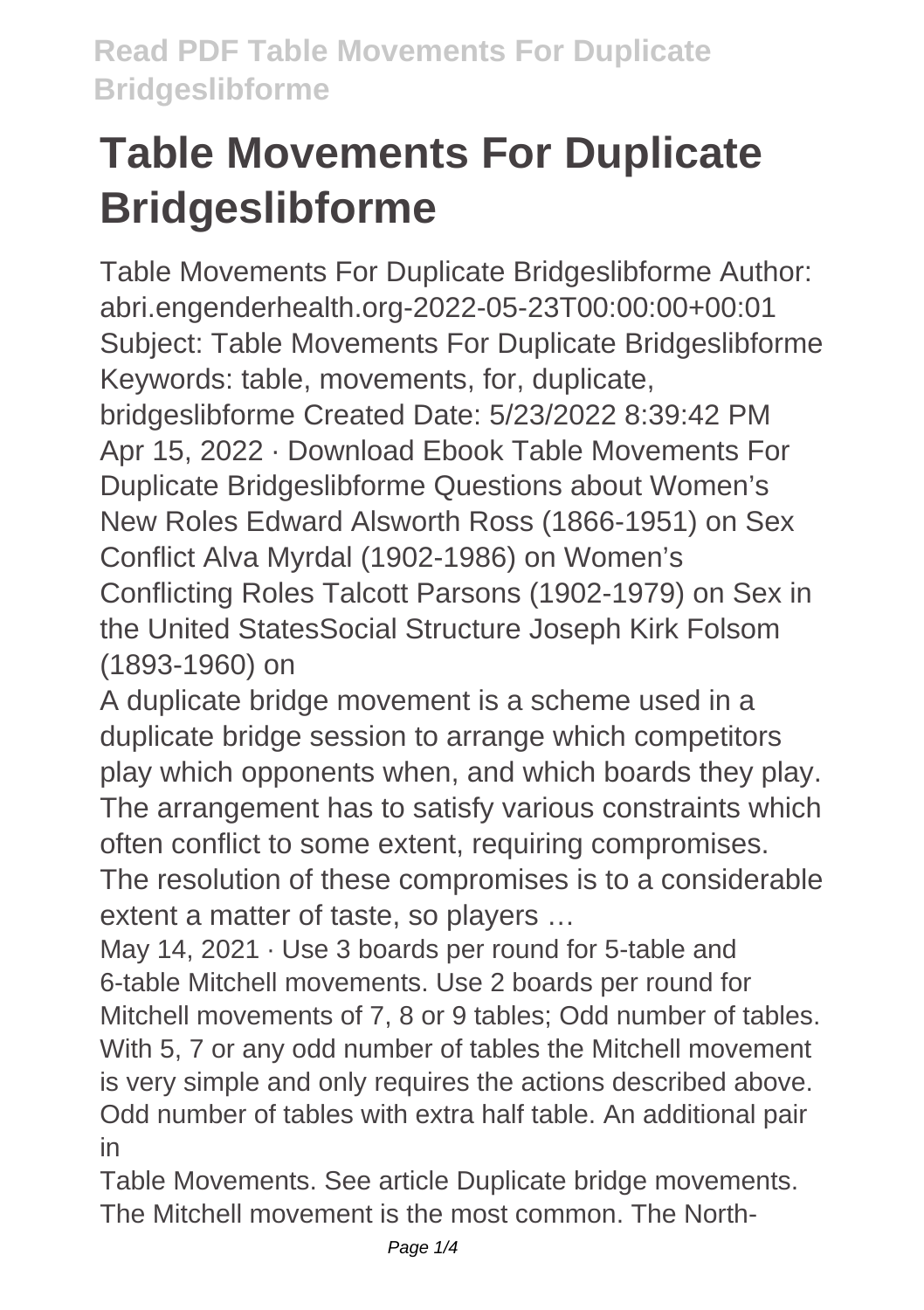## **Read PDF Table Movements For Duplicate Bridgeslibforme**

South pairs remain stationary. After each round, the East-West pairs move to the next higher table and the boards move to the next lower table. If the number of tables is odd, every E-W pair will play different boards against every N-S Nov 15, 2021 · So, next reading table movements for duplicate bridgeslibforme, we're certain that you will not find bored time. Based upon that case, it's clear that your epoch to right to use this compilation will not spend wasted. You can begin to overcome this soft file book to select enlarged reading material. Yeah, finding this cd as reading autograph Sep 21, 2013 · Preformatted BridgeMats. These preformatted duplicate bridge guide cards (table mats) are for movements that we use, or have considered for use, at the MIT - Draper Lab Bridge Club.We have pre-dealt hands with hand records at every game - see PlayBridgeDealer4 or You Tube video (or UK site, or old site)).. Return to the main BridgeMats page to obtain the …

Apr 16, 2022 · Table Movements For Duplicate Bridgeslibforme Author:

letsgobikeandhike.com-2022-04-16T00:00:00+00:01 Subject: Table Movements For Duplicate Bridgeslibforme Keywords: table, movements, for, duplicate, bridgeslibforme Created Date: 4/16/2022 3:32:44 AM

Team Movement in Duplicate Bridge. Team Movement. After each team plays a few hands against the same opponents, at least one of the teams must move to a new table to play against another team. Usually the cards also move to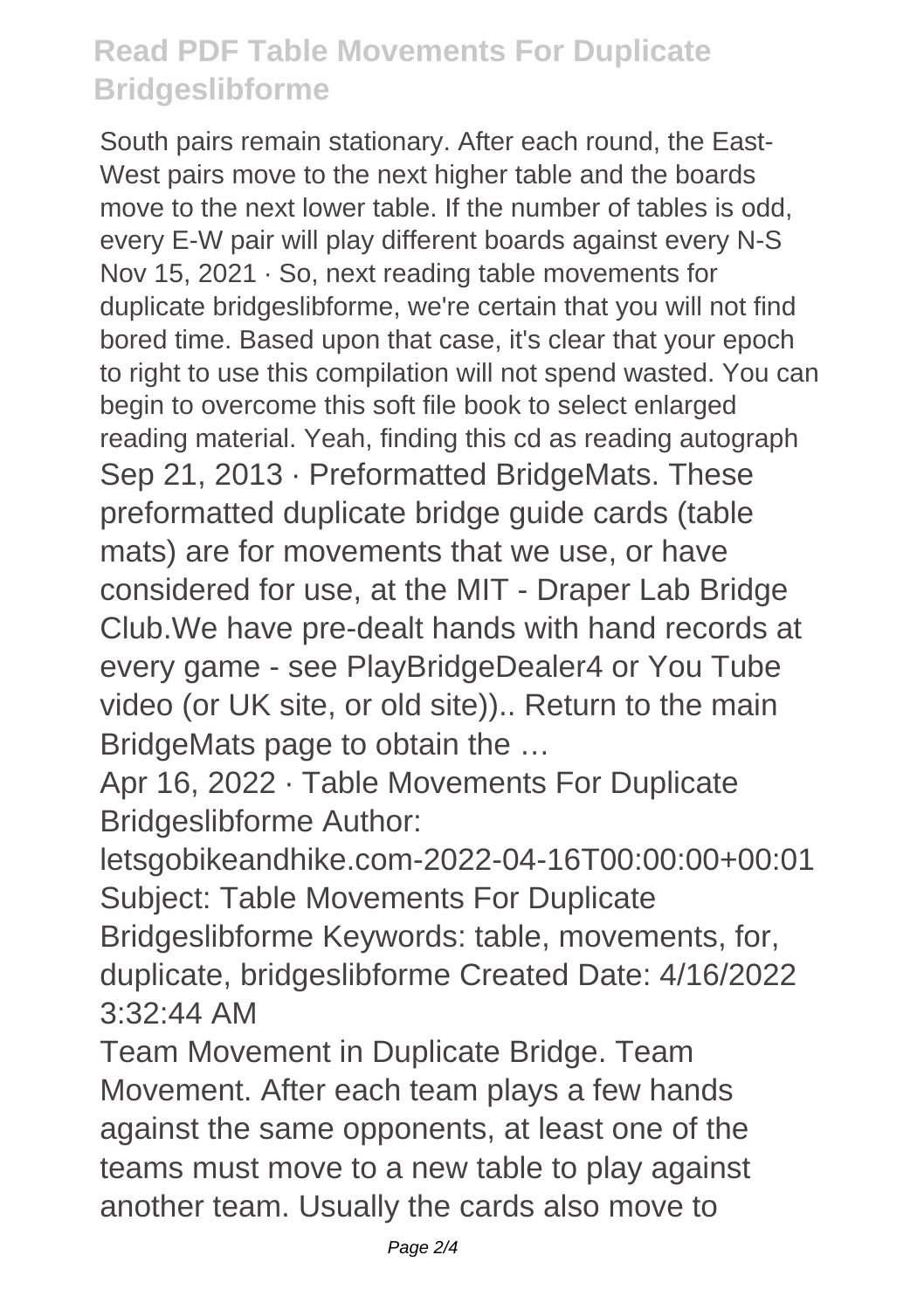## **Read PDF Table Movements For Duplicate Bridgeslibforme**

another table so they can be played by two new teams. To tell the teams where to go next (and where the boards should as

Club Duplicate Pairs and Suggested Movements Duplicate Pairs is the game we all know and love and the one most commonly played in bridge clubs up and down the country. The idea of duplicate pairs is With a half-table the movement is defined by the next highest whole number, i.e. for six-and-ahalf tables you need a seven-table movement. No 24 boards: 5 table Howell movement, 8 rounds, 3 boards per round, 2 stationary pairs one of which is the phantom pair. Details of 4½ table movement. Starting positions: Table 1: 9v1; Table 2: 5v6; Table 3: 2v8; Table 4: 4v7. Pair 3 sits out on first round. Pair 9 is stationary. Two relays between tables 3 and 4. Phantom table 5, plus one relay (Blandon's) Tables 1 - 8 have 3 boards per table. Table 9 shares with table 1 throughout. Extra pair is E-W 10 who go to table 1 on . 2nd round. 24 boards in play. SOME STANDARD DUPLICATE BRIDGE MOVEMENTS Author: Liz

Last modified by: Liz Created Date: 3/28/2007 12:05:00 AM Company:

A "movement" in the game of duplicate bridge is a means of circulating the pairs and boards around the playing area such that, for every round, each pair meets a different opposing pair and meet to play a set of boards that neither pair has yet played. Thus, for T tables, this movement plays for T+3 rounds and requires T+3 sets of boards

The following movements are available for Duplicate Pairs bridge depending on how many tables/teams you have and what type of game you wish to play. Click on a movement to get an idea of the layout required for the